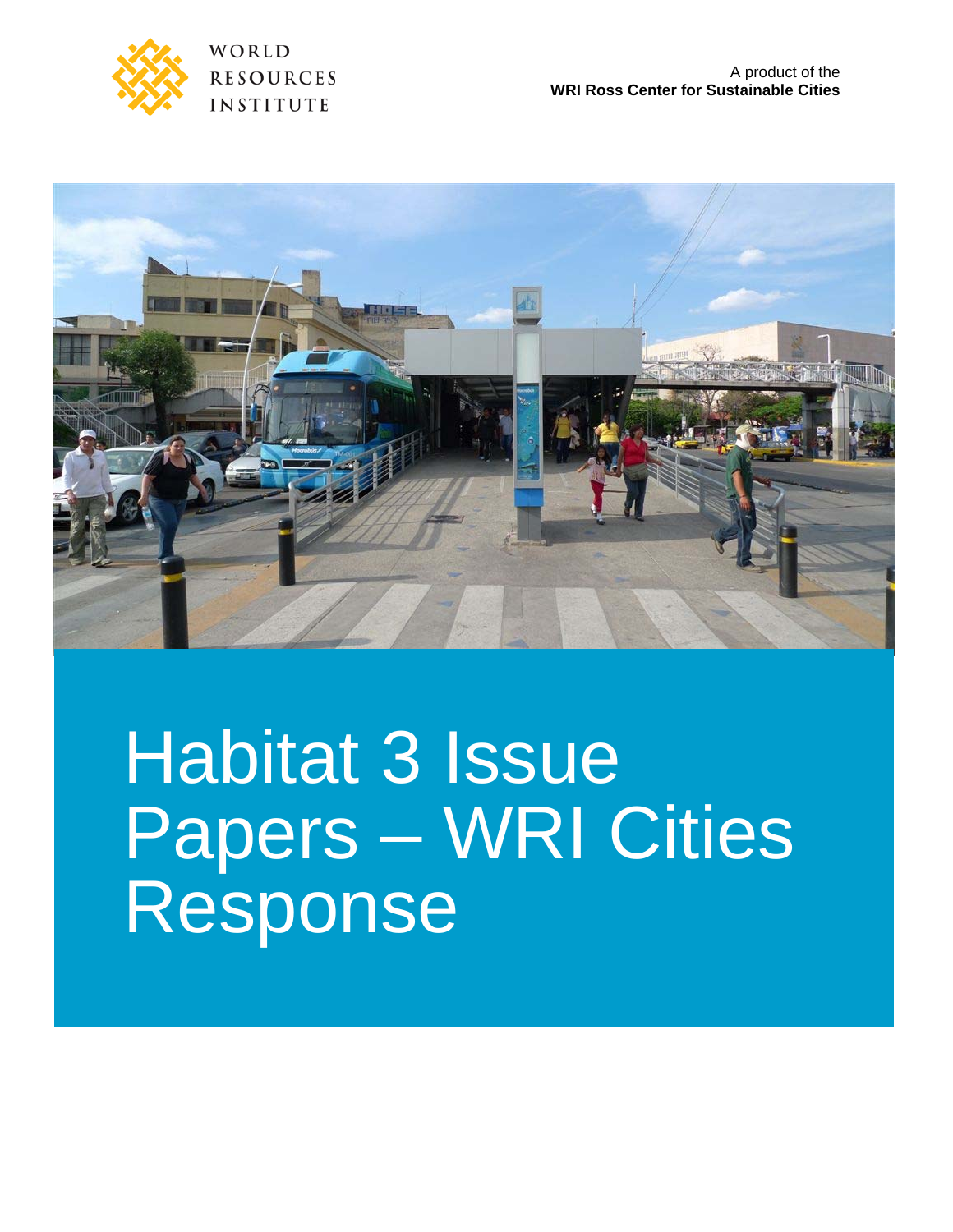The World Resources Institute and the WRI Ross Center for Sustainable Cities greatly appreciates the opportunity to review and respond to the Habitat 3 Issue Papers. By including Civil Society in the discussion, the impact of the Habitat 3 process will be magnified and more comprehensive. WRI encourages UN Habitat to continue along this path of inclusive and meaningful discourse as the development of the Agenda progresses.

WRI found the Issue Papers to be well researched and insightful. Many important drivers were highlighted in each paper, and they will serve well as an introduction to these 22 important challenges.

However, WRI identified several striking gaps in the development of the Issue Papers, the most important being a lack of connectedness between each of the papers. Cities being inherently connected, complex systems, it is challenging to fully understand the importance of each of the 22 issues without sufficiently contextualizing it alongside the other relevant issues. This is especially true for issues of governance institutions and funding instruments. Key to successful solutions for each of the issues discussed is appropriate and innovating mechanisms for implementation and coordination across government bodies.

This observation is especially relevant between the Urban Land, Housing, Jobs and Livelihoods, and Local Economic Development papers. Each of these issues is dependent on the others for successful and comprehensive solutions, and should be connected. The linked challenges of housing affordability, access to jobs and urban services, the development of cities to afford those services to disadvantaged populations, and the governance institutions that influence relevant policy is an overarching challenge that should be reflected in each paper. The recent New Climate Economy Report can serve as a reference for the connection between climate and economic solutions for cities. Moving forward, it is important that the Policy Unit work takes this cross-sectoral topic integration into account and that additional focus is given to laying out specific solutions that can drive true transformational change.

Below, please find more responses to 12 of the 22 Issue papers.

# SOCIAL COHESION AND EQUITY – LIVABLE CITIES **Inclusive Cities**

The Inclusive Cities paper is well received on the whole, as it includes important key drivers. However, the "Platforms" section could have been served well by the inclusion of additional tools and initiatives, including links to all of the Millennium and Sustainable Development Goals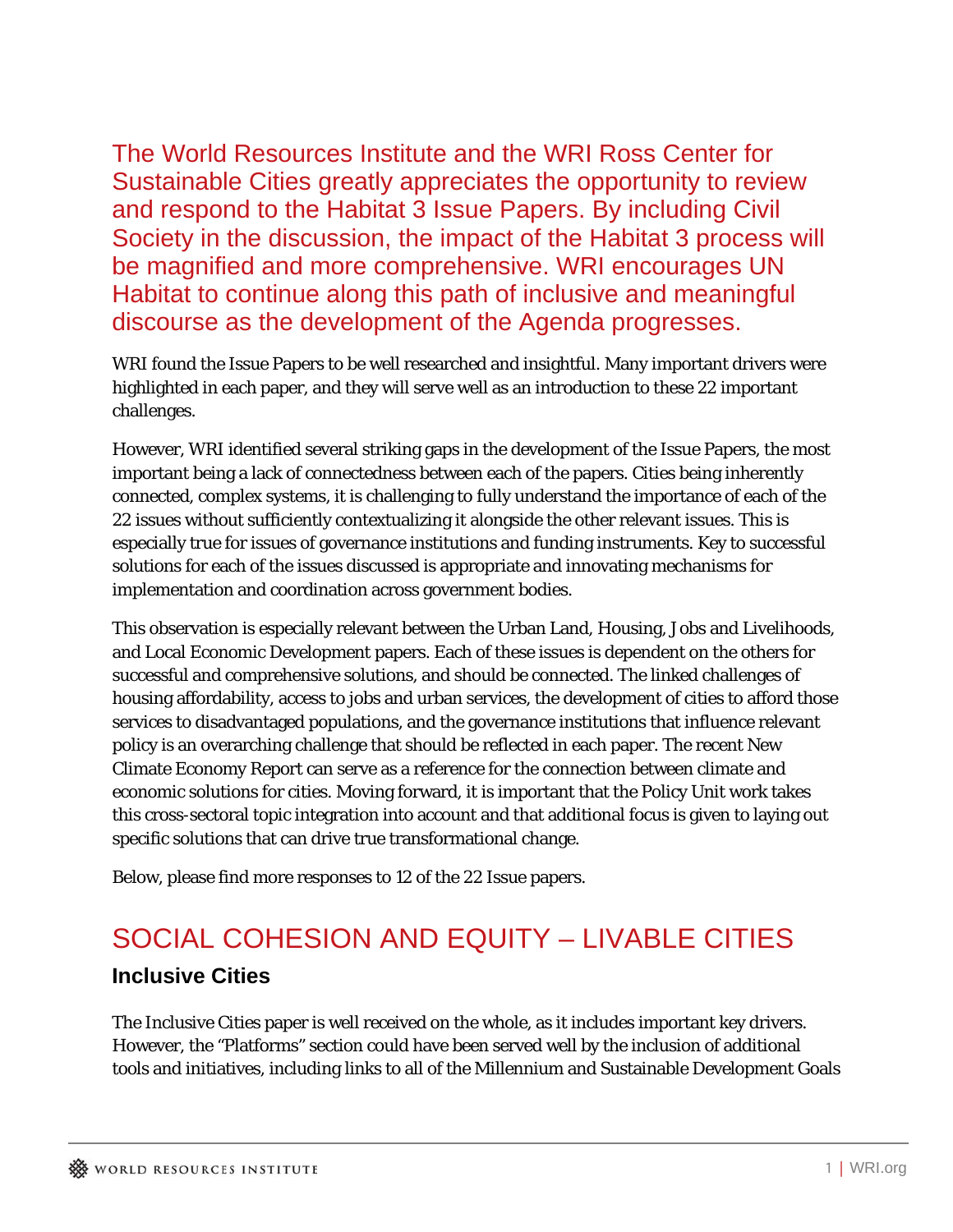related information at the UN at a minimum. Additionally, there could be greater and more explicit emphasis on transparency in the discussion on accountability.

# URBAN FRAMEWORKS

#### **Urban Governance**

While the policy paper does a good job of outlining some of the key issues around Urban Governance, there is a need to situate the cross-cutting nature of urban governance in the narrative and other issue paper narratives. The document lacks a discussion of the benefits of urban governance - specifically in implementation of urban development policies, inclusion and equity advances, as well as the benefits to economic development<sup>12</sup> (see Kaufmann, Léautier & Mastruzzi 2005 and OECD 2015). There is adequate mention of the private sector's role in urban governance however, there should be a discussion about the specific need for capacity building of local governments in procurement and contracts as PPPs and concessions are rising in prevalence as mechanisms for advancing service delivery. Beyond capacity building, the paper needs to address the potential for governance reforms at the national level and how these reforms are implemented and practiced at the local level. This is tied to the Open Government Partnership, which should be presented in the paper as a way to address governance challenges at the national scale. Additionally, the paper would benefit from a mention of the Urban Governance Survey, as developed by UN-Habitat, UCLG, and LSE Cities.

## **Municipal Finance**

The paper provides a welcome and much-needed focus on the importance of municipal finance in the context of sustainable development. We believe that an effective and sound system of local government finance is integral to sustainable urbanization and that strengthening municipal finance systems is an essential element in support of improved access to sustainable urban services for citizens and local businesses.

The issue paper proposes five principal areas on which action should focus, and we largely agree with the outline of these areas in terms of their importance in the municipal finance area. However, we would welcome a Habitat III discussion that has a far more explicit focus on how

 $\overline{a}$ 

<sup>1</sup> Kaufmann, D, Léautier, F & Mastruzzi, M 2005, 'Governance and the City: An Empirical Exploration in Global Determinants of Urban Performance', World Bank Policy Research Working Paper 3712.

<sup>&</sup>lt;sup>2</sup> Organization for Economic Cooperation and Development 2015, Governing the City, OECD Publishing. http://dx.doi.org/10.1787/9789264226500‐en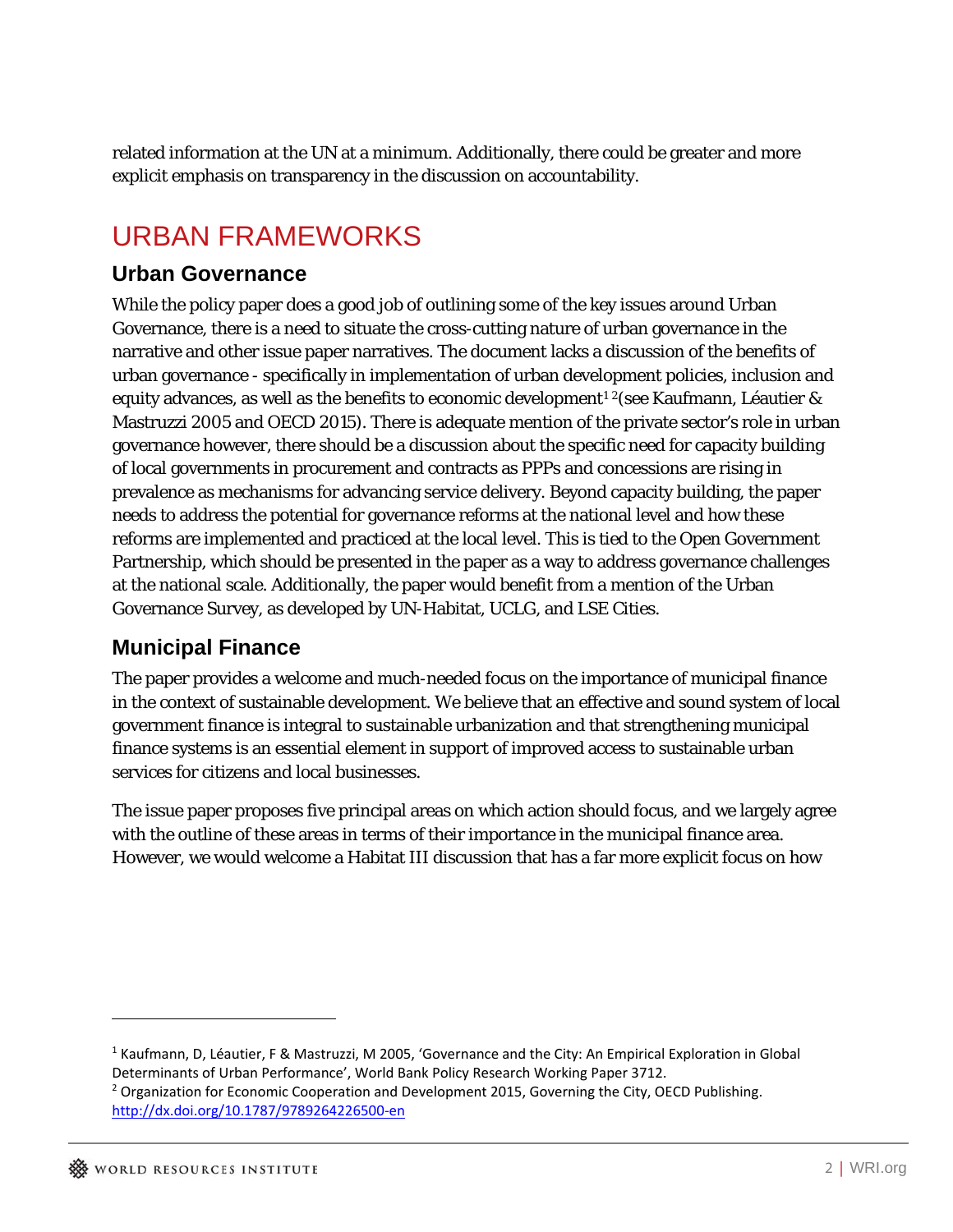municipal finance, as an "urban framework" function (like governance, rules and regulations – see Issue paper 5-7) can openly contribute to sustainable development, as described below.

#### **Governance Reform**

Design and implementation of robust, fit-for purpose governance systems that promote sustainable urban infrastructure and service delivery. We fully agree that cities need fit for purpose governance systems that reflect their growing importance and complexity. We agree that this includes well-defined jurisdictions and administrations that are politically and financially empowered in a way that is commensurate with their responsibilities for service delivery. We'd like to draw attention to the fact that different basic sustainable urban services (clean energy, water and sanitation, mobility, lighting, and thermal comfort in dwellings, etc.) may have their own governance implications, and that when it comes to service delivery, governance and financing needs to fit the sustainable development priorities and challenges of the local context.

#### **Expanding Endogenous Resources**

Sound understanding and effective utilization of the local financial resource base to assist urbanizing cities in steering capital intensive, path dependent infrastructure investments onto sustainable path ways. Building on the resource mobilization instruments that the issue paper mentions, we'd like to urge discussion to focus not only on their revenue raising potential but also on how taxes and fees can utilized to achieve specific sustainable development outcomes, such as density, mixed income/mixed use neighborhoods, etc.

#### **Strengthen Financial and Asset Management**

With the institutionalization of financial management capacity come many opportunities for putting municipal finance to work for sustainable urbanization. Lack of knowledge, awareness and capacity is often cited as one of the most significant barriers to greater urban sustainability, and knowledge of how sustainable infrastructure and services can be financed is needed in both urbanizing and urbanized cities. We would like to encourage a discussion on how to embed concerns for sustainable development into training on budgeting, prioritization of expenditure, and data on service provision to encourage sustainable financial and asset management.

#### **Improving Urban Infrastructure Finance Systems**

Dedicated and coordinated efforts on financing sustainable infrastructure and urban service delivery must take into account not just the high capital cost of infrastructure (as in the issue brief) but also that there are many different types of infrastructures involved in the delivery of the range of urban services. We'd like to see a discussion of the varying roles of different public and private stakeholders, as well as the informal sector; and how different forms of delivery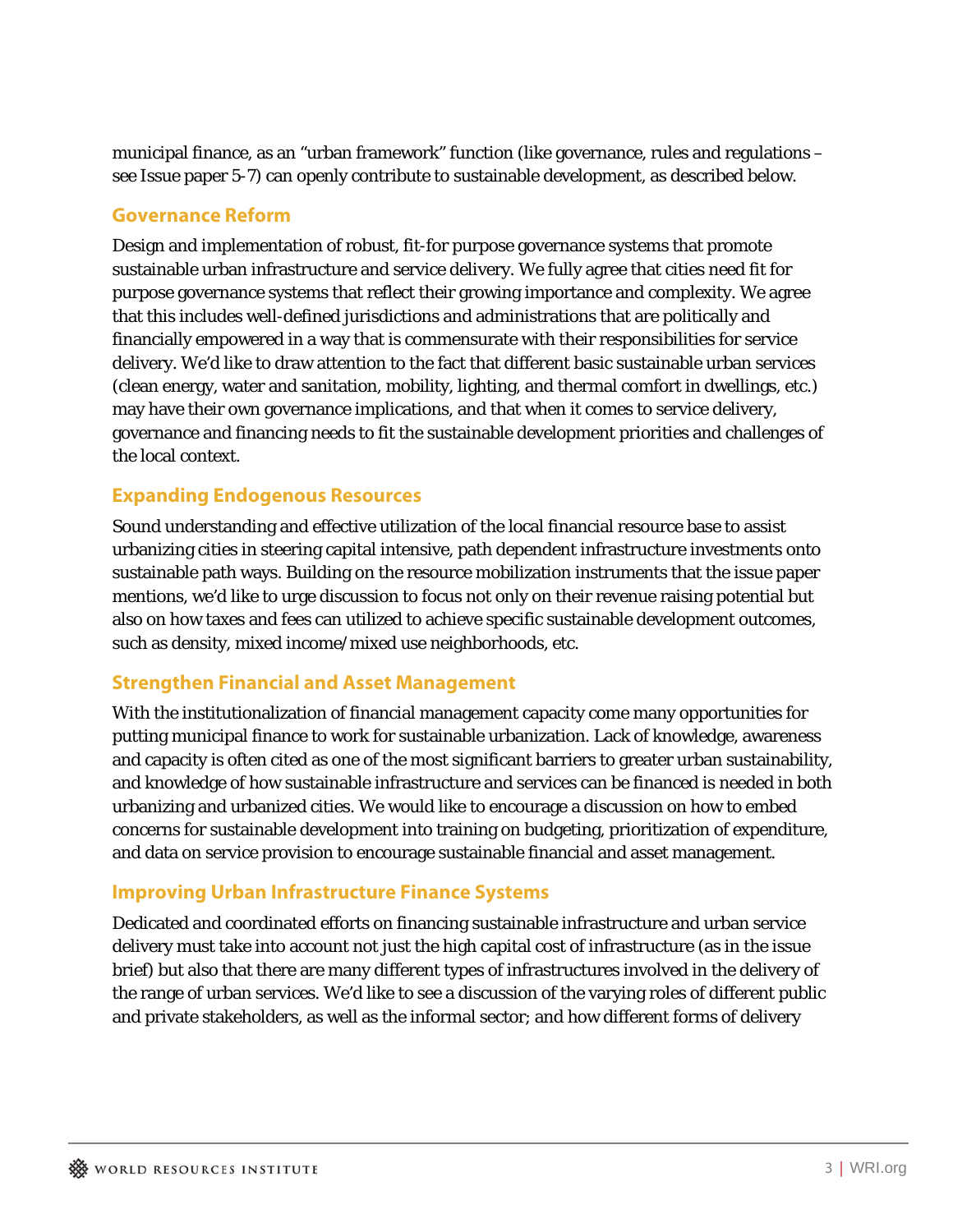(public, private, and public-private partnerships) may be more or less conducive to sustainable infrastructure and service delivery.

#### **Effective Use of Exogenous Finance**

Cities' prospects to access capital markets is part of a longer term strategy for many cities, which may enable them to access finance – but it will not in itself be conducive to sustainable investments in the absence of greater awareness and capacity, and governance and infrastructure management systems that are not aligned with sustainable urban development. In the shorter term, exploring alternative options for embedding sustainable development principles into infrastructure and service delivery will be important to work within today's realities of both cities' urgent need for sustainable solutions and their restricted fiscal situation. Reiterating our addition under point 4, we think there is a productive discussion around delivery models with varying degrees of private sector participation (service contracts, concessions, leases, BOTs, etc.) and experiences to be exchanged on how to structure contracts for achieving sustainable service delivery outcomes.

# SPATIAL DEVELOPMENT

#### **Urban and Spatial Planning and Design**

The Issue Paper addressing Urban and Spatial Planning and Design placed much needed emphasis on transparent processes, especially through the use of shared data. However, we felt that it could also be useful to link that sentiment with the concepts of compact urban environments. This might open the door to a conversation about "good density" with services and good public space as opposed to "bad density" with congestion. Given the general push against density, often tied to NIMBY-ism, future conversations could better understand the opportunities facilitated by dense urban fabric.

## **Public Space**

Public space plays an invaluable role in compensating for urban density to provide a variety of uses from transport to recreation to eco-system services, in addition to its value to health (both physical and mental health), quality of life, environment and economic competitiveness. Some of these benefits are noted, but others are not, notably the health benefits from physical activity and other economic benefits beyond hedonic value, such as eco-system services and health costs.3 4 Lastly, public space, through streets, plays an important role in providing transport.

<u>.</u>

<sup>&</sup>lt;sup>3</sup> Active Cities. (2015) Active Living Research, Designed to Move. Nike. http://e13c7a4144957cea5013f2f5ab26d5e83af3ea377013dd602911.r77.cf5.rackcdn.com/resources/pdf/en/active‐cities‐full‐report.pdf <sup>4</sup> Harnik, Peter and Ben Welle. (2009) Measuring the Economic Value of a City Park System. Trust for Public Land:

Washington, DC http://cloud.tpl.org/pubs/ccpe‐econvalueparks‐rpt.pdf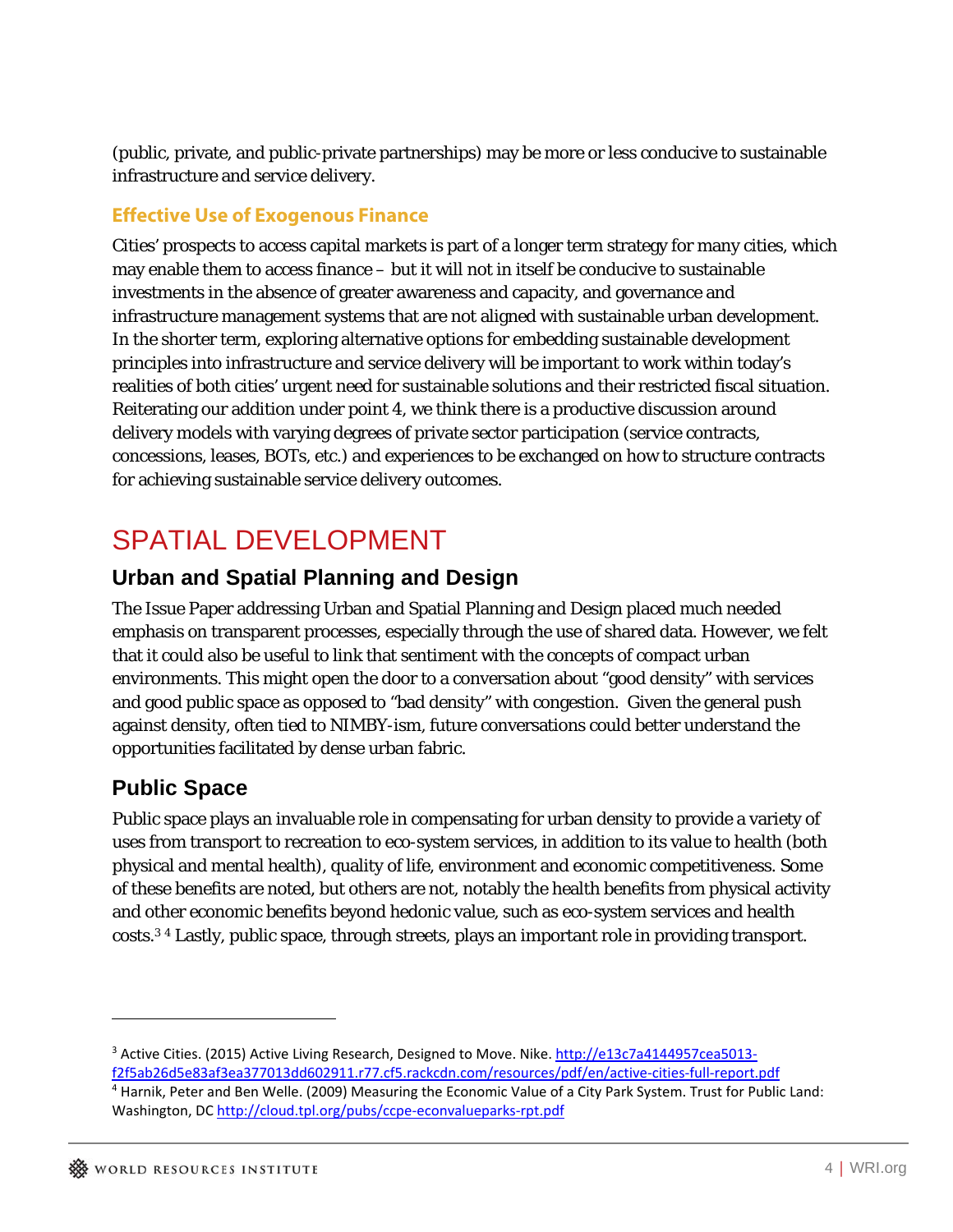These spaces need to be safe and safely accessible to everyone for walking and bicycling through so-called open streets, shared streets, pedestrian zones, and greenways or off-street trails.<sup>5</sup>

There is a need to fully recognize the spectrum of public spaces. This includes streets and public greenspace, as well as libraries and other spaces, but also differences within these categories, such as natural areas vs. plazas in green space and different types of streets. Recognizing this will help inventory and measure such spaces, as well as where there are needs.

Standards for public space are not well established. While there is a standard of the WHO cited as 9 square meters of green space per resident, this does not translate to performance per se. 6 For example, Sao Paulo, Brazil has approximately 12.4 meters squared per resident of public green space, yet this space is not distributed equitably across the city.7 In fact, the city's new comprehensive plan seeks to create 167 new parks.8 This is why important measures are needed for percent of residents within proximity to public space, and improved data that allows analysis, such as through GIS.

Local authorities that develop urban renewal projects that generate densification processes must guarantee a proper square meter per resident relation, the developing of more compact and denser cities should always be followed by the implementation of additional public spaces.

Furthermore, there is a need for tools on how to measure public space. This is mentioned in the paper, though should be emphasized. Improved methodologies and tools for governments and civil society will enable inventories and tracking of how cities are providing public space to citizens. For example, in the US-based Trust for Public Land has perhaps the most advanced monitoring system and methodology for counting public green space in cities, which is not mentioned in the report.9

Public space measurement should not be related only to square meters per resident or accessibility, it should also measure the availability of facilities and it´s state of maintenance. In emerging econonomies like Mexico is very common to find public spaces with no infrastructure or facilities, just vacant public plots that have never been transformed into useful and adequate spaces for recreation, sports or community interaction. Quality indicators such as unsafety perception and user´s satisfaction are also important aspects to assess public spaces that can be measured by surveys, number of people attending to public space, especially identifying the

<u>.</u>

<sup>5</sup> Welle, Benjamin, Qingnan Liu, Wei Li, Claudia Adriazola‐Stel, Robin King, Marta Obelheiro and Claudio Sarmiento. (2015) Cities Safer by Design. WRI Ross Center for Sustainable Cities: Washington DC.

<sup>6</sup> Harnik, Peter. (2010) Urban Green. Island Press: Washington, DC.

<sup>7</sup> City of Sao Paulo. (2011) área verde por habitante por metro quadrado ‐ Áreas Verdes Públicas por Habitante Secretaria Municipal do Verde e do Meio Ambiente.

<sup>8</sup> Plano Direto. Cidade de Sao Paulo http://gestaourbana.prefeitura.sp.gov.br/noticias/sao‐paulo‐tem‐um‐plano‐ mais‐humano‐e‐mais‐moderno/

<sup>9</sup> ParkScore. The Trust for Public Land. http://parkscore.tpl.org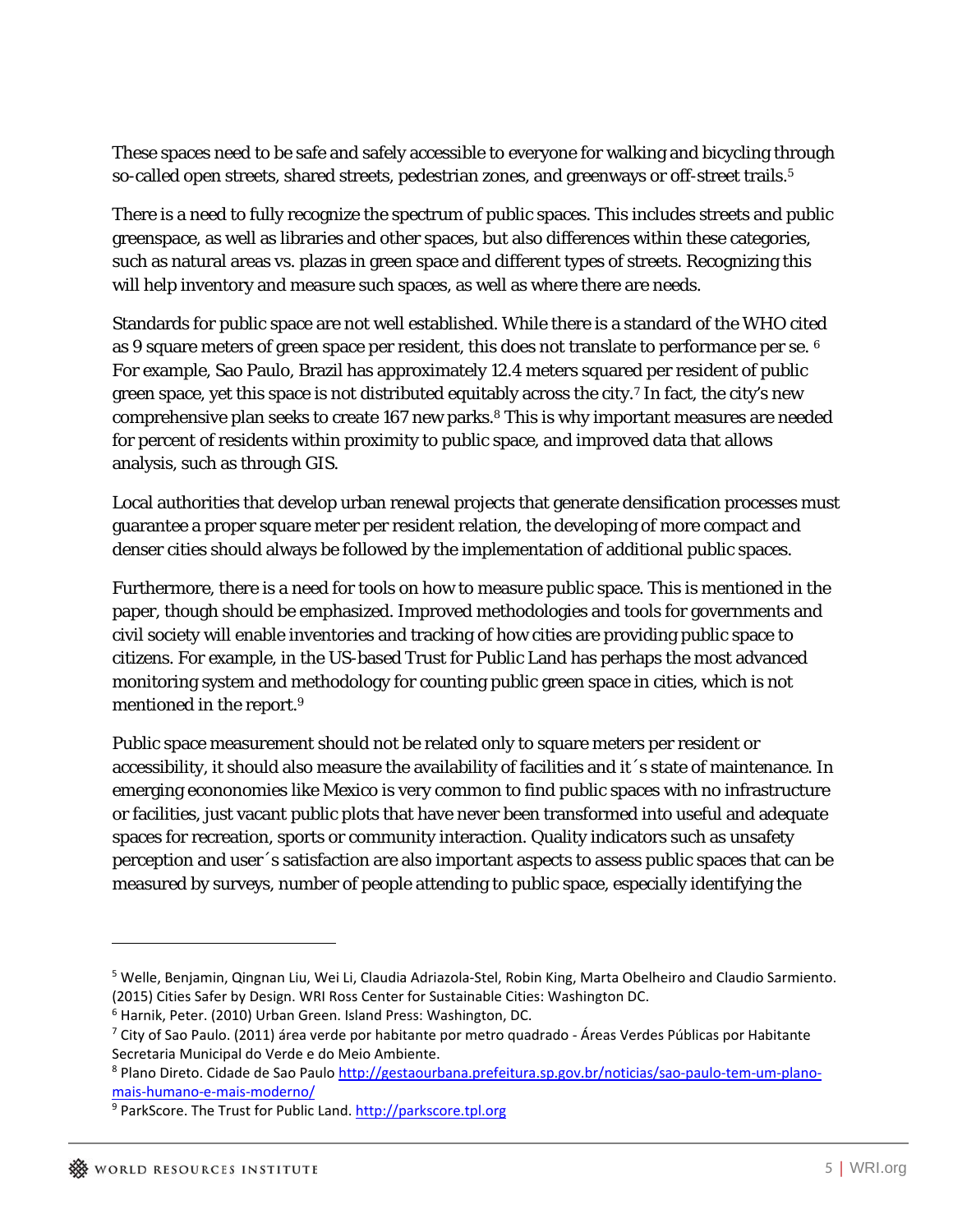presence of women and children at public spaces<sup>10</sup> (which are more sensitive to unsafety perception).

Lastly, cities will not be able to address public space unless they have a full suite of tools at hand to create, improve access to and quality of public space. Rio de Janeiro recently added park space through unused land in its Madureira neighborhood. New York City has added access to parks and playgrounds by repurposing school yards and taking away street space for "street plazas." Medellin established parks in concert with public library construction. Other cities can consider financing space through transit-oriented development. Yet many cities lack the tools for finance, planning and land acquisition or re-orientation to make this happen.

# URBAN ECOLOGY AND ENVIRONMENT

#### **Urban Resilience**

On the whole, the Issue Paper discussing Urban Resilience could benefit from a more holistic perspective. If resilience is divided into organizational, spatial, functional, and physical resilience, as illustrated in Figure 1, it remains unclear how resilience can provide overarching co-benefits to urban systems. It is challenging for the reader to assess: in the face of a given hazard (say a social hazard) how a city should approach building one or more types of resilience. If this matrix is placed within a city "system" it would require a close look at the political economy of the city, and would be most helpful if it indicated who is responsible for building resilience in different ways.

The paper indicates that attention to urban resilience has already brought about a number of advances. It might be useful to explore the trade-offs between an overarching resilience approach, and a more specific approach to resilience (e.g. resilience to climate change). It seems possible or even likely that a "whole of society approach" may be challenging and reduce the likelihood of success unless better incentives are in place for cross sectoral and governmental collaboration.

Further discussion of urban resilience should more deeply explore how resilience goes beyond simply good, integrated urban development. For instance, when building resilience to climate change specifically, different information, different types of decision making, etc. is necessary. What is necessary to build resilience writ large, how can we enable this, and if not all of it can happen, how do cities prioritize resilience-building actions?

#### **Urban Ecosystems and Resource Management**

Social disparities can be expressed by unbalanced provision of ecosystem services throughout cities. The social, environmental, and economic benefits of urban trees can mitigate many

 $\overline{a}$ 

<sup>&</sup>lt;sup>10</sup> Rescate de Espacios Públicos, Secretaría de Desarrollo Social, México 2012.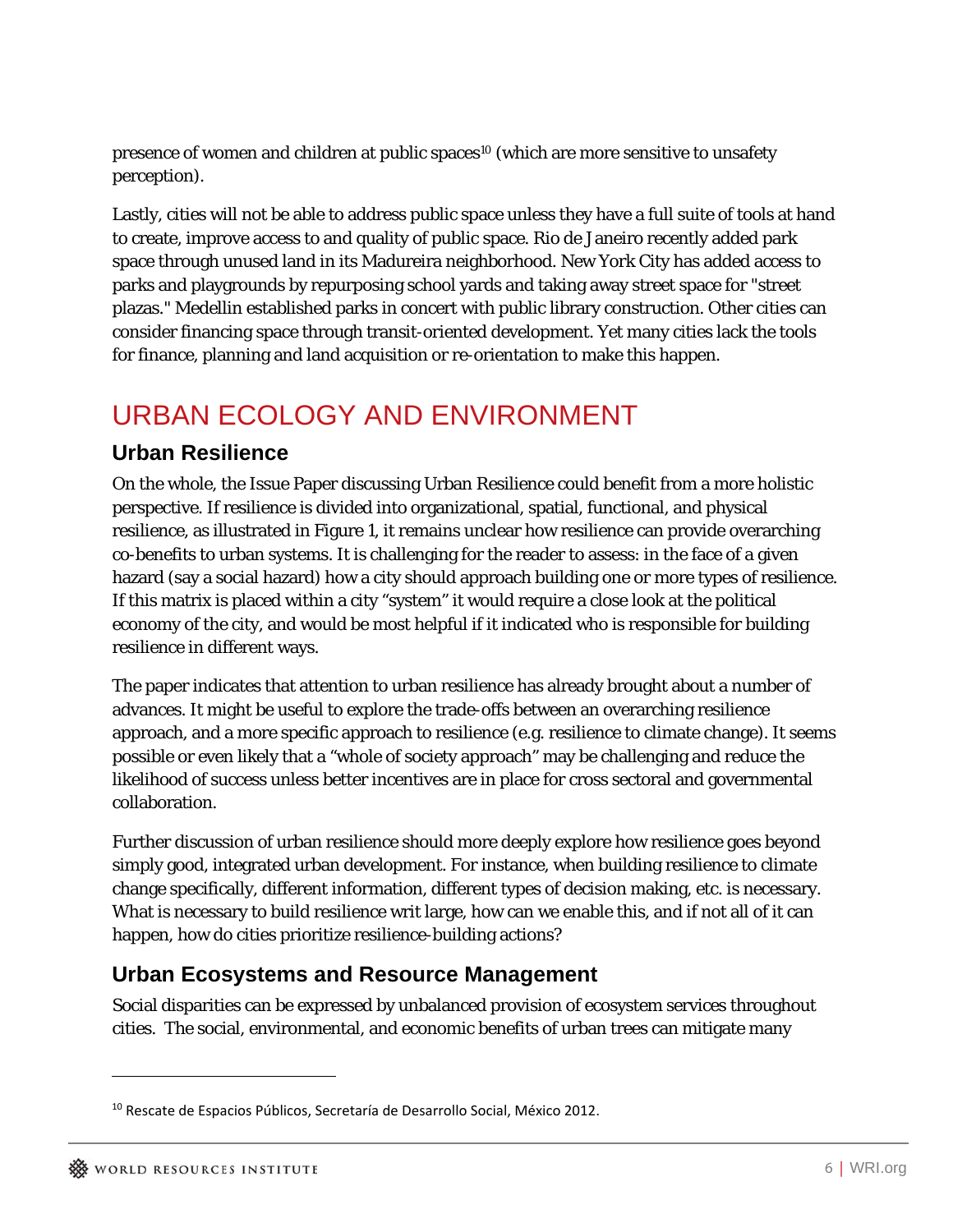negative aspects of the built environment. As such, disparities in the benefits of tree cover as a result of class or racial segregation represent an environmental injustice<sup>1</sup>.

The provision of ecosystem services in cities, as any other sustainable urban service (like public transport), should be locally delivered but also regionally planned. Effective integrated city planning should: 1) At the regional level: protect key ecosystems and functions involved in the provision of services while allowing regional connection between cities, 2) At the Metropolitan or city level: promote a healthy and functional incorporation of such regional ecosystems into the built environment through a system of parks, green corridors and public spaces. Such coordination between regions and cities should be promoted nationally through development enablers (national urban policies; law, institutions and system of governance; and policies driving urban economics) and locally though operational enablers (urban design; rules and regulations; finance; and technology). Integrated city planning promoting ecosystem services should coordinate these two, usually disconnected administrative domains taking both ecosystem dynamics and people's quality of life into consideration.

## **Cities and Climate Change and Disaster Risk Management**

The recommendations made by the Cities and Climate Change and Disaster Risk Management Issue Paper seemed to focus largely on planning, but, as the authors recognize, no plans are successful without governance and accountability mechanisms. A continuing theme throughout the paper was the lack of focus on the role and accountability of local government. However, one of the primary challenges is the lack of financial and capacity empowerment of those local governments to adequately address climate change and natural disaster risks. Significantly more capital is spent on disaster relief and recovery than on preparedness through climate change adaptation or disaster risk reduction, and these disparities are especially pronounced at the local level. We believe that one important point that remains to be addressed is how national governments and regional/international funders can support local governments in refocusing capacity on preemptive action.

Another key factor missing is the linkage between vulnerability in urban and rural areas. Migration to urban areas increases vulnerability in urban areas but is also a product of heightened vulnerability in rural areas. To what extent should efforts to address climate change in urban areas be linked with those in rural areas? More research is also needed on the relationship between compact development and resilience. Density could seriously complicate evacuations and result in greater damage to homes and increased displacement of people.

# URBAN HOUSING AND BASIC SERVICES

## **Urban Infrastructure and Basic Services, Including Energy**

While a valuable paper on the whole, it was noted that the Urban Infrastructure and Basic Services paper was missing a few key linkages to other highly relevant topics. Housing was not mentioned in this paper, even though housing provision, type, location and availability has a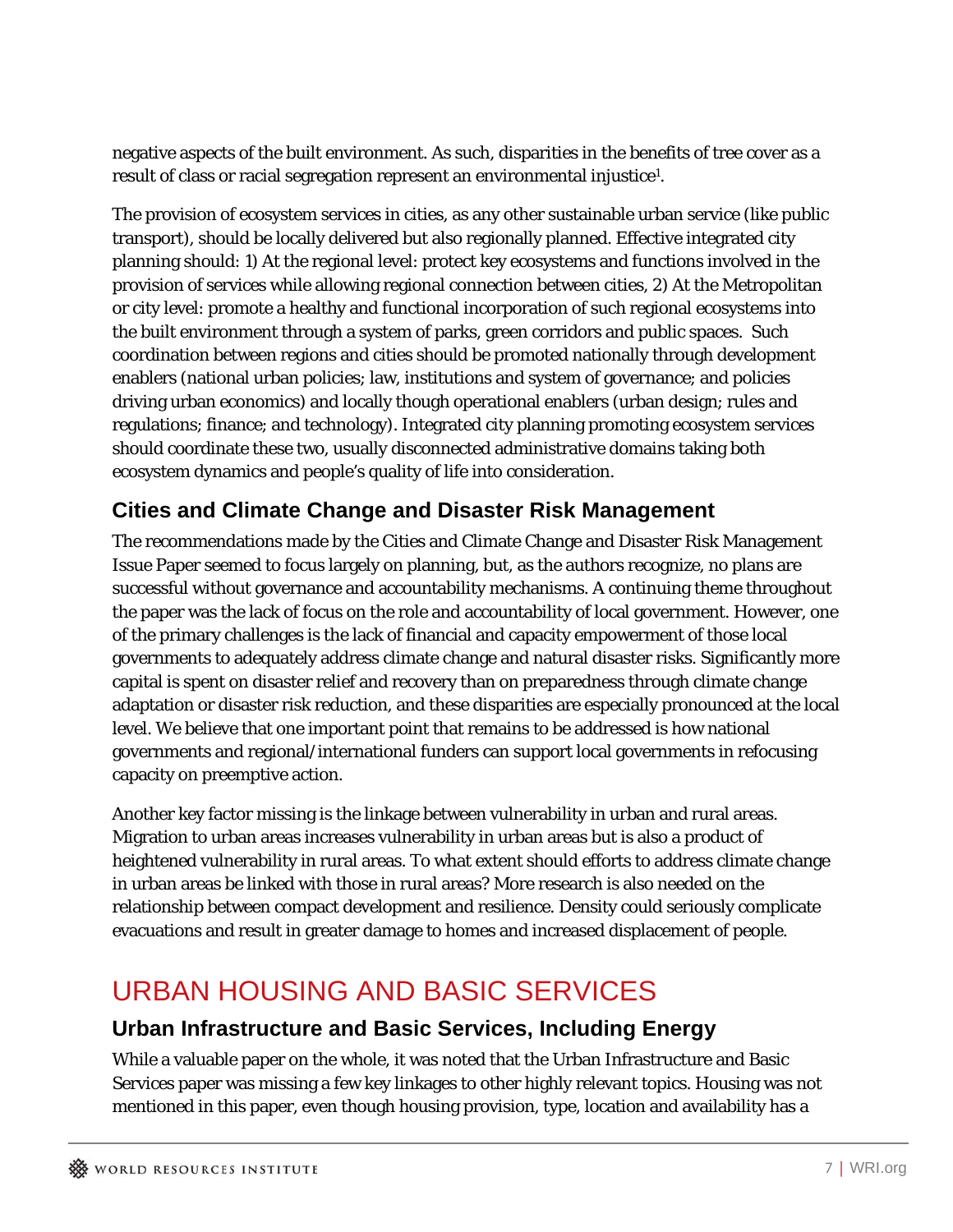direct relationship with accessibility and availability of basic services in a city. The issues of employment generation and economic benefits of infrastructure were also not discussed in this Issue Paper. Urban infrastructure services are an important enabler of jobs (both informal and formal, e.g., construction sector in developing country cities). Urban infrastructure, particularly transport, also expands economic opportunities for people and businesses, owing to improved accessibility to jobs and markets.

Another key challenge not addressed is the cross-jurisdictional nature of most networked urban infrastructure services. This is both a challenge and an opportunity, as it raises issues of sharing costs and revenues across jurisdictions, but can also present difficulties related to poor coordination.

This discussion would also benefit from additional focus on cost sharing and financial sustainability of urban infrastructure services. Citizens often do not pay the true social costs of service usage (e.g., in transport) and the implementation of user charges or pricing to cover these costs is often politically difficult. This affects the financial sustainability of these services, leading to heavy subsidization. Policy and economic instruments should include fair usagebased pricing of infrastructure services. Inclusive processes must explore participatory budgeting as an important governance strategy as well as participation in neighborhood level service planning. In addition, the adoption of appropriate technology for more effective data collection, tracking of demand and losses, and service coverage gaps is essential to ensuring long term efficiency of services.

## **Transport and Mobility**

The Transport and Mobility Issue Paper provided a good overview of the current transport landscape and key challenges moving forward. However, there were several key linkages missing from the discussion that could help illuminate the importance of integrated transport and mobility planning in the cities of the future.

This Issue Paper focused largely on vehicle and fuel efficiency solutions, but lacked a keen focus on the necessary paradigm shift that would transition future cities away from cars and towards more sustainable modes of transport. Additionally, transport system operation improvements can be a key strategy for finding efficiencies in urban mobility systems, yet were not prominently discussed. It is important to highlight that one of the key assumptions of the paper, that "by 2035, the number of light duty motor vehicles (cars, sports utility vehicles, light trucks and minivans) are expected to reach 1.6 billion and by 2050 this number will exceed 2.1 billion," is based on a "business-as-usual" scenario, not to mention a somewhat dated study, and should be framed as such. The potential exists to implement policy and financial models that shift global transport modes towards more sustainable options. The importance of funding instruments that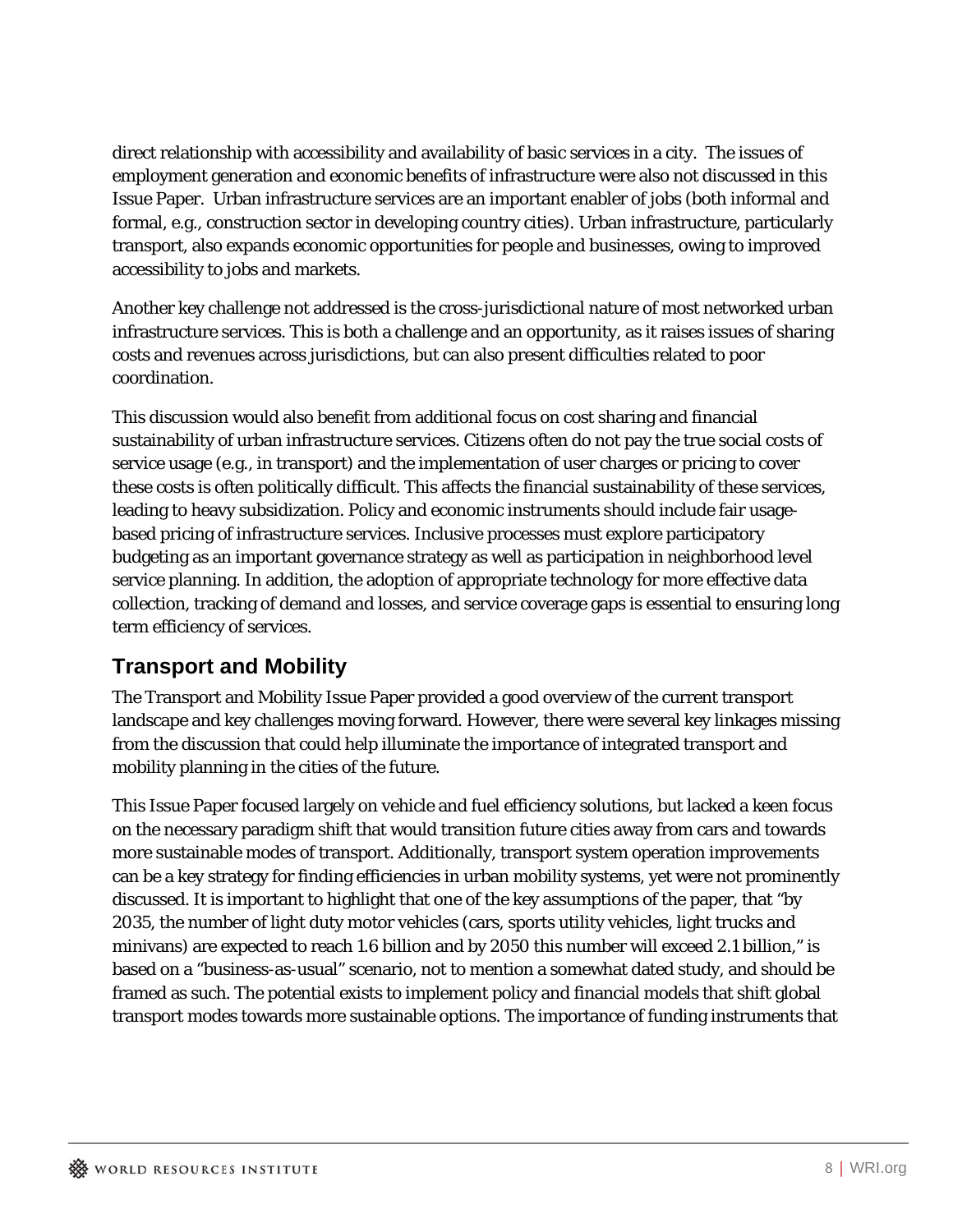promote sustainable mobility, especially, was under represented in this discussion. These types of instruments will be key to enabling the solutions needed by the developing cities of the future.

Another missing linkage is the connection between the different objectives and benefits of sustainable mobility that can be heightened by adopting the avoid-shift-improve paradigm. For instance, it is possible to achieve the global two degree reduction goal by cutting Vehicle Kilometers Travel by 23% by 2050. A co-benefit of this achievement would be a potential reduction of 1.3 million deaths from road crashes due to diminished exposure.11 Lastly, some additional important and relevant initiatives not mentioned in the paper include the Compact of Mayors, C40 Cities, the Global Road Safety Partnership, and the World Bicycle Forum.

### **Smart Cities**

The Smart Cities Issue paper was overall well written and balanced, focusing largely on the definitions and attributes of a smart city, which is important as this is a fairly nebulous and abstract concept. Core to the definition of a "smart city" is the connectivity and availability of data sources. However, it is important to ensure in the smart city concept development that less "connected" members of communities are not marginalized in an effort to develop quickly. Smart Cities do not become "smart" overnight, but rather engage in a virtuous cycle of measuring performance, monitoring outcomes, and utilizing learnings to further improve performance. Inclusion of diverse stakeholder concerns is key to ensuring these performance measurements, outcomes, and learnings are as representative and accurate as possible. Tangentially related to stakeholder inclusivity are concerns of privacy and data protection. It must be ensured that the information used is protected for those city dwellers from whom it is derived in order for such efforts to work and for citizens to trust them.

More emphasis is also needed on how cities can leverage technology to perform specific tasks that can enable them to move along the smart city pathway, tasks many cities struggle with, e.g., planning for future growth through robust, collaborative, spatial tools; bringing the massive data generated within a city to citizens, decision makers and entrepreneurs through open data platforms; and how to use ICT for more active citizen participation, including participatory budgeting, scenario planning, and vision development.

The focus on coherence is important, though there must be some acknowledgement of the heterogeneity of cities and their governance systems. For example, a smart city in India may not look similar to a smart city in the US, given the large informal economy that includes populations and economic activities for which no data is currently gathered and limited local autonomy with greater reliance on national and state governance. However, the international

 $\overline{a}$ 

<sup>11</sup> Hidalgo & Duduta, Exploring the Connection Between Climate Change and Traffic Safety - An Initial Aggregate Assessment http://trid.trb.org/view/2014/C/1289434